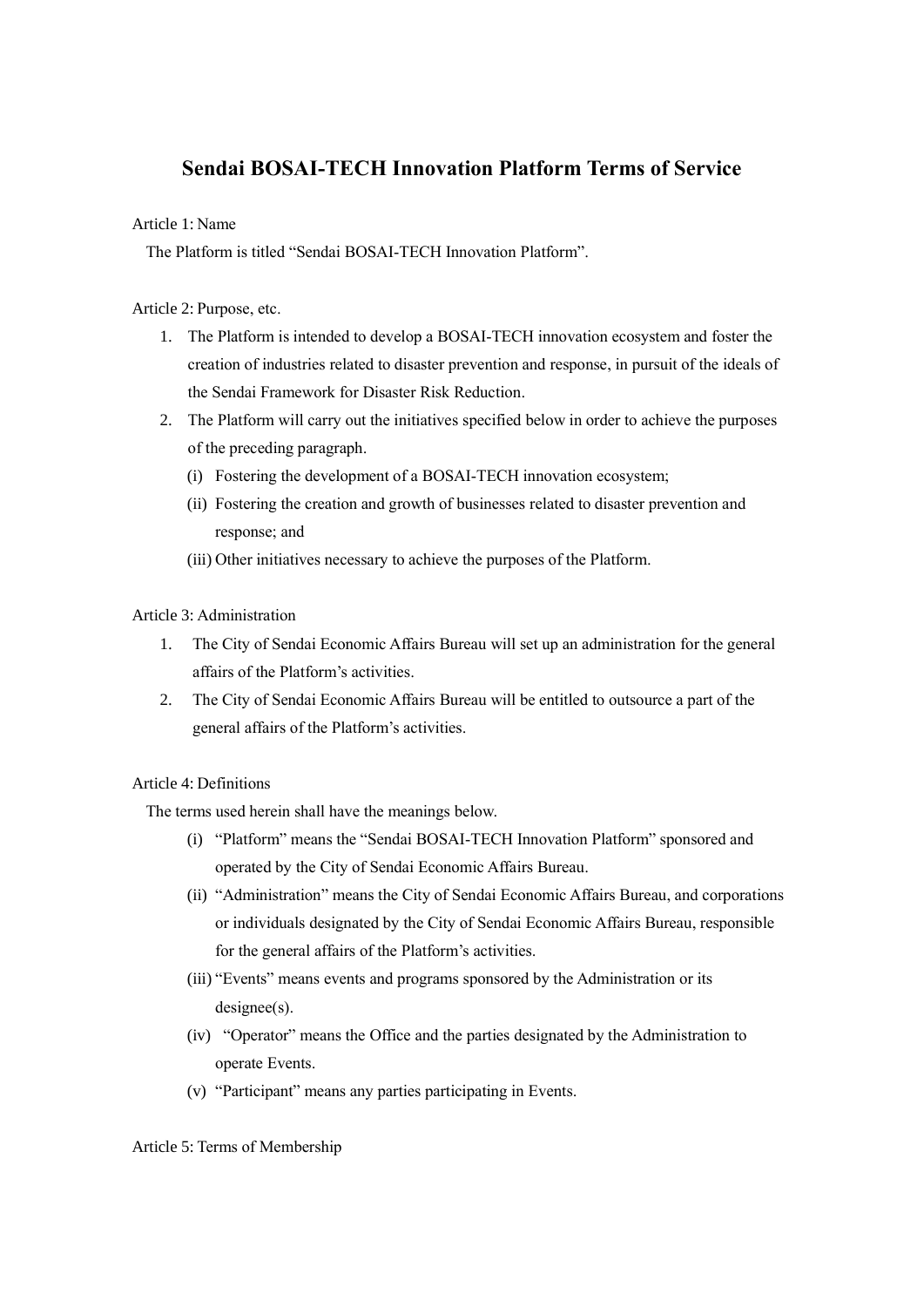- 1. The following memberships are available on the Platform.
	- (i) Individual Member

Individuals that support the aims of the Platform and have completed Member Registration as prescribed by the Administration.

(ii) General Member

Companies, local governments, academic research organizations, and other groups that support the aims of the Platform and have completed Member Registration as prescribed by the Administration.

- 2. Corporations or individuals wishing to register as Members will be entitled to apply to the Administration for registration to use the Platform as Members ("Member Registration"), by consenting to comply with these Terms and providing registration information prescribed by the Administration using a method specified by said Administration.
- 3. The Administration shall determine whether to allow Member Registration for interested corporations or individuals that have applied for registration under the preceding paragraph ("Prospective Members") and, if it allows such Member Registration, shall notify the Prospective Members to that effect, whereupon their Member Registration shall be complete.
- 4. Members will be entitled to use IDs issued by the Administration to use the Platform.

# Article 6: Changes to Registered Information

When there are any changes to registered information submitted to the Administration, the Member shall notify the Administration promptly of the changes using a method specified by the Administration.

# Article 7: Refusal of Use, Deregistration, etc.

- 1. If the Administration determines that a Prospective Member or a Member falls under or may fall under any of the following items, the Administration will be entitled to refuse such Prospective Member's or Member's use of the Platform in whole or in part, or annul such Member's existing Member Registration:
	- (i) when registration information submitted to the Administration is false in whole or in part;
	- (ii) when the Prospective Member or the Member is a minor, adult ward, or person under curatorship or assistance, and has not obtained the consent etc. of a statutory agent, guardian, curator, or assistant;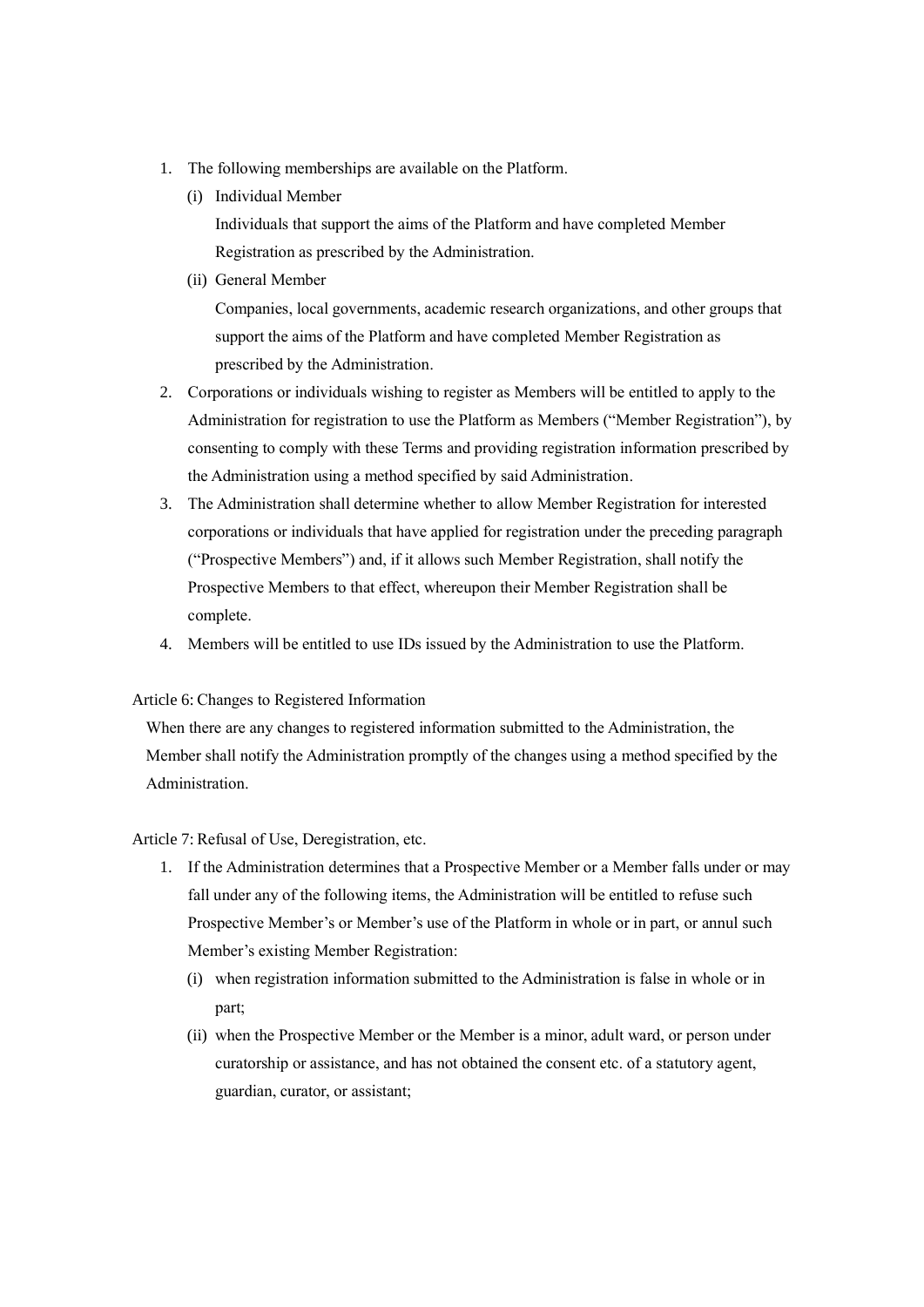- (iii) when the Prospective Member or the Member is part of an anti-social force etc., or has an unacceptable association with an anti-social force etc., such as by utilizing or providing funding, or advantages to the same; or
- (iv) when the Administration otherwise determines that the Member Registration is not appropriate, or it is otherwise inappropriate for the Member to continue using the Platform.

# Article 8: Prohibitions

The Administration prohibits members from conducting any act that falls under or is considered by the Administration to violate any of the following items during use of the Platform:

- (i) conduct that violates/breaches these Terms or laws/regulations;
- (ii) conduct contrary to public policy;
- (iii) conduct infringing the intellectual property rights, portrait rights, privacy rights, honor, or other rights or interests of the Administration, Platform Members, or third parties;
- (iv) any promotion/publicity, advertisement, solicitation, or marketing activity on the Platform which is not authorized by the Administration;
- (v) sending excessive communications to other Members or users, or otherwise impeding the activity of the Platform; or
- (vi) any other conduct that the Administration deems unsuitable.

#### Article 9: Ownership of Rights

- 1. Members shall represent and warrant to the Administration that such Members have the lawful right to post or otherwise transmit their own posts, messages, and other comments ("Posts etc.") on the Platform, and that the information included in such Posts etc. will not infringe any rights of third parties.
- 2. Members shall grant the Administration to non-exclusive use (including, without limitation, reproduction, distribution, creation of derivative works, etc.) of the information included in Posts etc. for publication in media etc. to achieve the purpose described in Article 2, Paragraph 1. However, the foregoing excludes cases where the member has requested it not be released in advance, this additionally applies to messages between Members via the Platform.
- 3. All intellectual property rights etc. related to the Platform and the information included in Posts etc. shall belong to the Administration or to persons to whom the Administration has licensed the same, and Members shall consent in advance that the authorization to use the Platform under these Terms does not signify any licensing of such intellectual property rights etc. and the information included in Posts etc.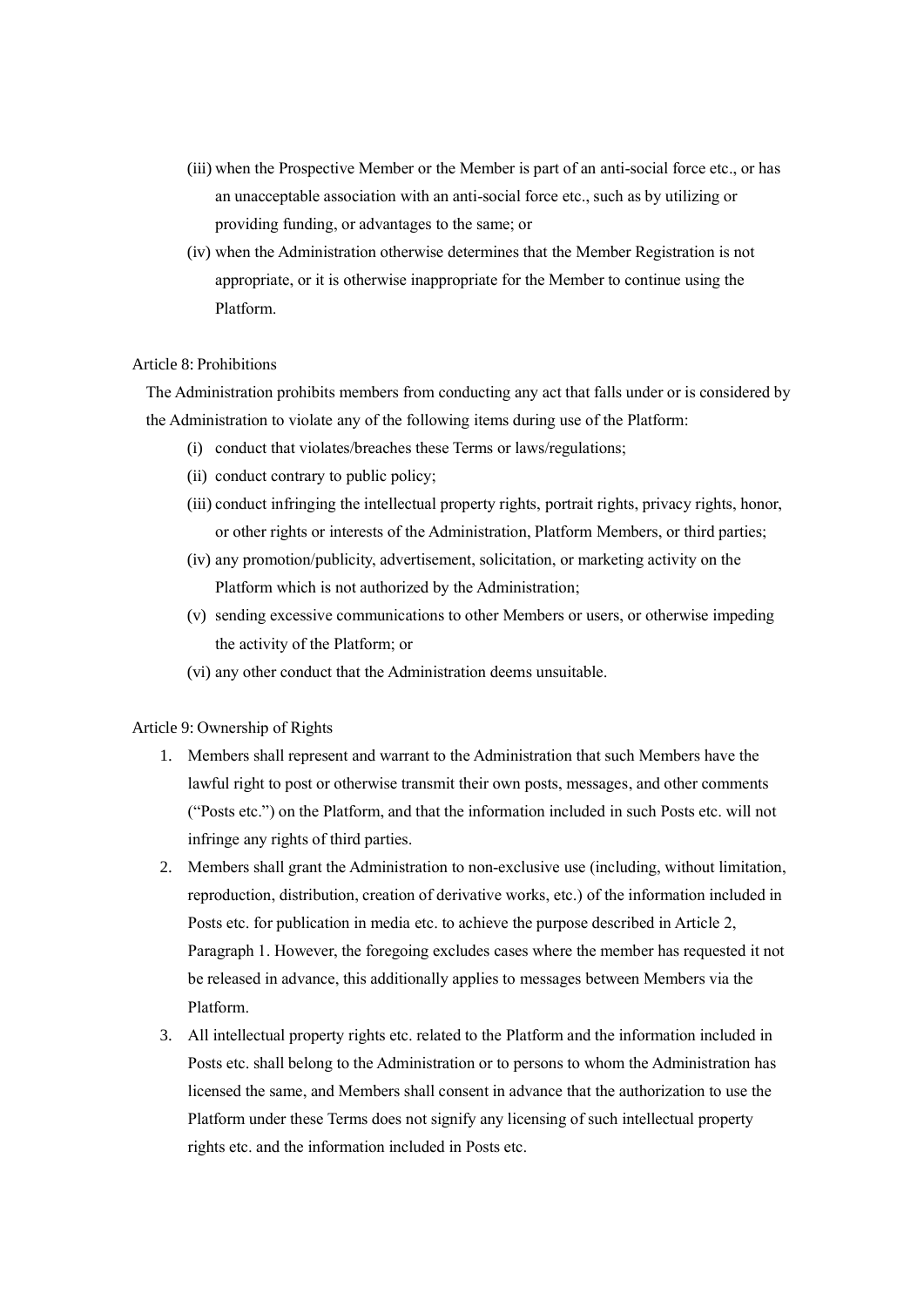4. Members shall consent in advance that they will not exercise moral rights of author against the Administration and successors/licensees of the Administration.

## Article 10: Disclaimer, Limitation of Liability

- 1. The Administration shall not have any involvement in or bear any liability for any problems arising between Members or Members and third parties in connection with the Platform. Such problems shall be resolved among the parties concerned.
- 2. The Administration make no guarantee of truthfulness, up-to-dateness, certainty, or usefulness of information or advice provided by Members in connection with the Platform.
- 3. The Administration shall bear no indemnity liability in regards to any incidental damage, indirect damage, special damage, future damage, or lost profits related to the damage suffered by the relevant Member.

## Article 11: Events

- 1. The Administration will be entitled to operate Events or designate operators to operate Events for the purpose of the entirety of Article 2
- 2. The administration shall bear no liability whatsoever in regard to any disputes arising between operator and participant in connection with such applications for or agreements related to Events. However, the foregoing excludes cases where the Administration is the Operator or part of an Operator.
- 3. In connection with the activity of Events, the Administration and Operators shall be entitled to capture photos or videos and gather material, and shall, for the purpose of Article 2, Paragraph 1., be entitled to publish in media etc.. However, the foregoing excludes cases where the member has requested it not be released in advance.

## Article 12: Amendment of Terms, etc.

The Administration shall be entitled to amend these Terms if the Administration determines that it is necessary. If these Terms are changed, the Administration shall promptly notify the members. Terms as amended shall, unless otherwise specified by the Administration (as the case may be), take effect from the time of their publication on a website of the Platform.

## Article 13: Miscellaneous

In addition to the matters prescribed in this Terms, other necessary matters in connection with the Platform or the operating of Events shall be provided for separately by the Administration or Operators.